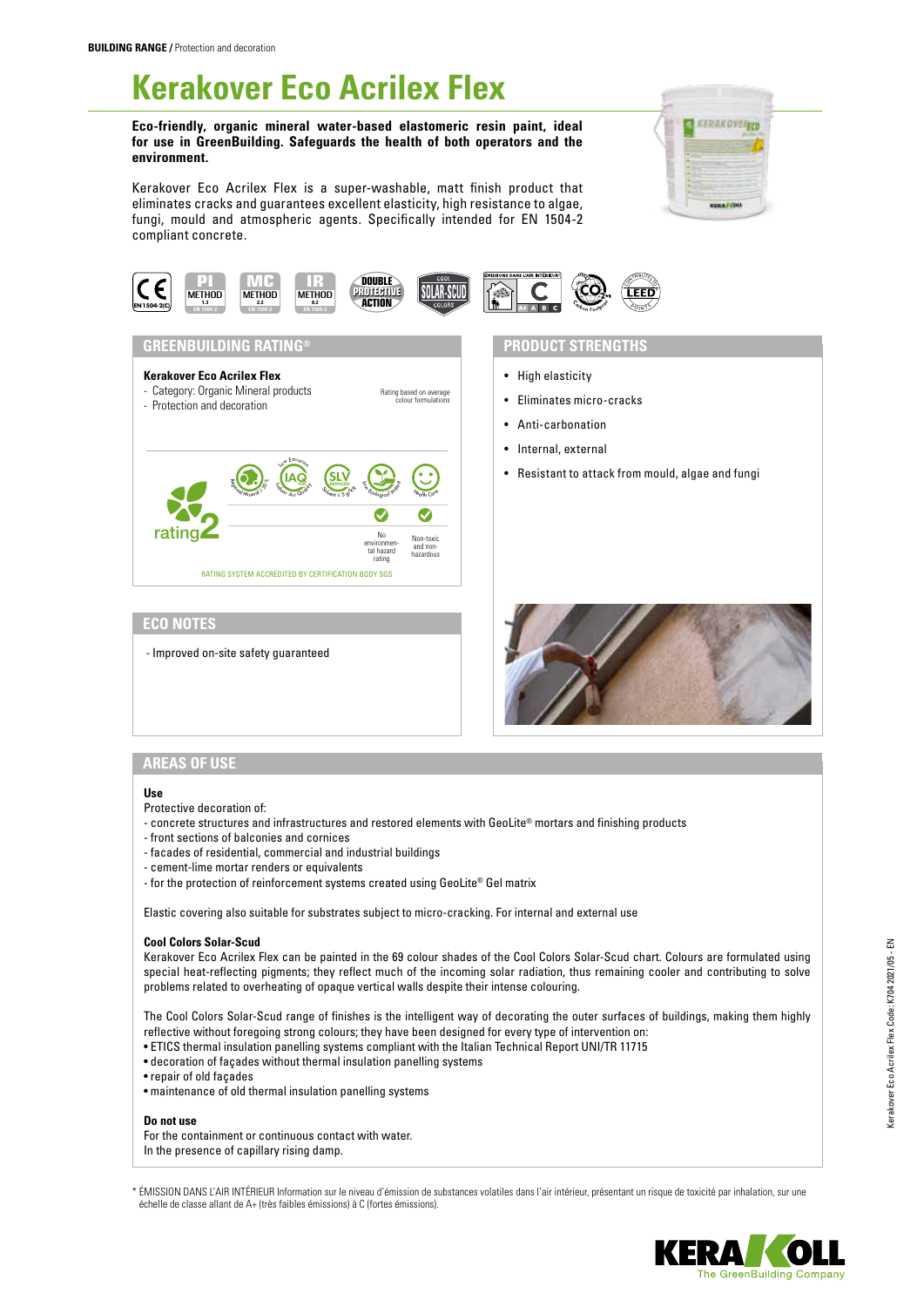# **INSTRUCTIONS FOR USE**

#### **Preparation of substrates**

Surfaces to be treated must be perfectly cleaned by removing all weakened parts, any layers of old paint which have begun to become detached, dust and traces of parting compound. In the presence of moss, lichen and algae deposits, treat the surface beforehand with Kerakover Activ then wash with a high-pressure washer 24 hours later. Cleaning must be carried out with wire brushes and scrapers, until patching layers which are non-cohesive with the substrate to be painted have been totally eliminated. Better results can be obtained with sandblasting, hydro-sanding or cleaning with a high-pressure washer. On old and new powdery substrates, always apply one or two coats of water-based Kerakover Eco Acrilex Primer to improve surface adhesion or solvent-based Kerakover Eco Acrilex Consolidante for the deep consolidation of substrates.

First apply Kerakover Acrilex Fondo when micro-cracking are present or in case of partial repairs.

For the treatment of substrates other than those mentioned and for additional information on the types of intervention to be carried out, we recommend to consult Kerakoll's Guide to decorating and preparing substrates.

#### **Preparation**

Always remix the product before application. Kerakover Eco Acrilex Flex must be diluted, by up to a maximum of 10%, according to the type of support and tools being used.

#### **Application**

Kerakover Eco Acrilex Flex must be applied carefully in two coats over the entire surface, with a brush, roller or spraying equipment, on substrates which are perfectly dry or with a humidity level not greater than 6%.

Conditions required for decorating are ambient and substrate temperatures between +5 °C and +30 °C and a relative ambient humidity lower than 80%.

Wait at least 12 hours between coats or in any case, check that the film has fully dried.

Do not apply when the substrate is directly exposed to sunlight. After application, external surfaces must be protected against rain and humidity until the film has dried completely.

In cases where different lots of coloured product are used, or when completing a job in which a tintometer has been used, it is advisable to mix the various quantities together so as to avoid slight differences in tone. Always restart application from a corner.

When using particularly bright colours, always apply a base coat of the same shade to achieve even coverage. In order to avoid colour differences when resuming jobs, special care must be taken when carrying out decorations over full backgrounds.

#### **Cleaning**

Residual traces of Kerakover Eco Acrilex Flex can be removed from tools and covered surfaces using water before the product hardens.

#### **SPECIAL NOTES**

The colour chart is provided as a general indication only.

We therefore recommend testing the product onsite to check the exact colour and coverage that will be obtained.

For bright or intense shades, always evaluate their sensitivity to ultraviolet light, as indicated in the reference colour chart and in our GreenDesign software. This information is also provided in the documentation enclosed with the product samples, or in the documentation produced by the colour measurement department when sending the formulations requested. On intense shades, it is recommended to apply the product without interruption, wet on wet, in order to avoid signs of recoating.

Touch-ups may vary depending on various factors and may be visible even after the product has dried.

On dark colours a blackboard effect may be visible when fingers are rubbed on the wall after the product has dried completely.

High environmental humidity, condensation and roughness of the support can favour the deposit of dust, spores and other sources of nourishment; they may generate the surface growth of micro-organisms.

In misty conditions and when the substrate presents a high degree of environmental moisture, yellowish/transparent, slightly shiny and sticky droplets could form after application of the product; they are caused by the water-soluble surfactants present in the product. This phenomenon can be eliminated by washing the walls or simply waiting for repeated rain. The characteristics of the film and the degree of protection are not altered by this phenomenon. Should a further application of the product be carried out, it will be necessary to thoroughly wash the walls, and apply a preventive coat of Kerakover Acrilex Fondo. This phenomenon does not occur in stable climatic conditions.

Colours made with the special Cool Colors Solar-Scud pigments are available exclusively from the Kerakoll production site and can be ordered using the codes shown in the "Heat-reflecting finishes for external use" colour chart, referring to the dedicated price range.

### **ABSTRACT**

*Protection and guaranteed durability decoration of concrete surfaces, cement-based mortars and renders, by application using a brush, roller or spray of high-coverage, mineral paint using water-based elastomeric resins that provide a high level of elasticity such as Kerakover Eco Acrilex Flex by Kerakoll Spa, that is CE-marked and compliant with the performance requirements of Standard EN 1504-2 coatings (C), GreenBuilding Rating® 2 of class A3 (Static Crack Bridging according to EN 1062-7). Painted in the 69 colour shades of the*  Cool Colors Solar-Scud chart, Kerakover Eco Acrilex Flex is formulated using special heat-reflecting pigments; they reflect much of *the incoming solar radiation, thus remaining cooler and contributing to solve problems related to overheating of opaque vertical walls despite their intense colouring.*